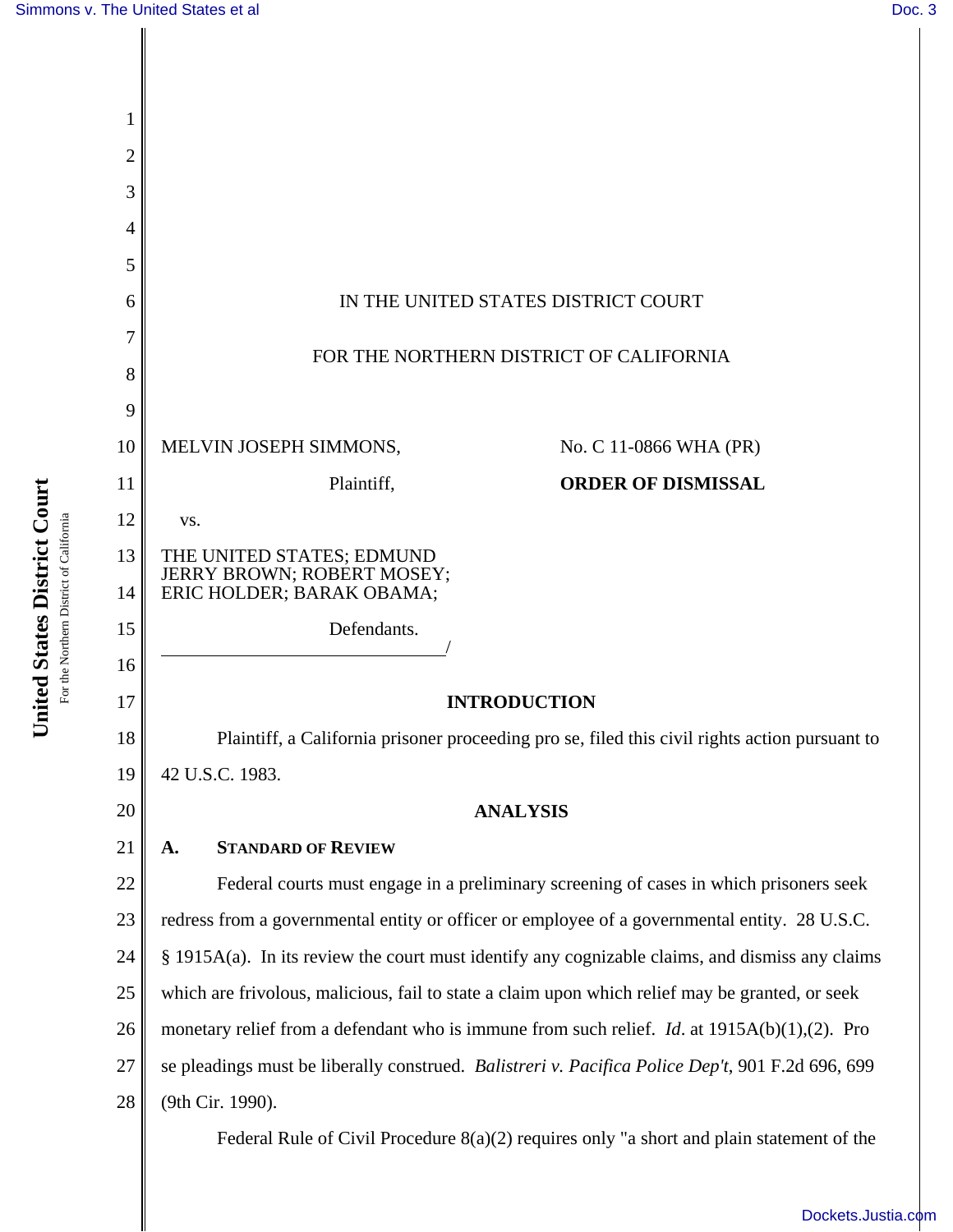15

1

2 3 4 5 6 7 8 9 10 claim showing that the pleader is entitled to relief." "Specific facts are not necessary; the statement need only '"give the defendant fair notice of what the . . . . claim is and the grounds upon which it rests."'" *Erickson v. Pardus*, 127 S. Ct. 2197, 2200 (2007) (citations omitted). Although in order to state a claim a complaint "does not need detailed factual allegations, . . . a plaintiff's obligation to provide the 'grounds of his 'entitle[ment] to relief' requires more than labels and conclusions, and a formulaic recitation of the elements of a cause of action will not do. . . . Factual allegations must be enough to raise a right to relief above the speculative level." *Bell Atlantic Corp. v. Twombly*, 127 S. Ct. 1955, 1964-65 (2007) (citations omitted). A complaint must proffer "enough facts to state a claim for relief that is plausible on its face." *Id.* at 1974.

11 12 13 14 To state a claim under 42 U.S.C. § 1983, a plaintiff must allege two essential elements: (1) that a right secured by the Constitution or laws of the United States was violated, and (2) that the alleged deprivation was committed by a person acting under the color of state law. *West v. Atkins*, 487 U.S. 42, 48 (1988).

## **B. LEGAL CLAIMS**

16 17 18 19 20 21 22 23 Plaintiff's makes a variety of allegations that are difficult to understand. The crux of his complaint is that as a consequence of his conviction in state court in 1987, he has been imprisoned and thereby suffered forcible detention, violations of his privacy, and other infringements on his rights. He complains that the United States of America, the President of the United States, and the United States Attorney General and one of his deputies have failed to intervene and order his release from prison. He complains that the California Attorney General is responsible for his imprisonment. He requests, among other things, that his conviction be expunged.

24 25 26 27 28 Any claim by a prisoner attacking the fact or duration of his confinement must be brought under the habeas sections of Title 28 of the United States Code. *Calderon v. Ashmus*, 523 U.S. 740, 747 (1998). As plaintiff's claims challenge the validity of his state court conviction, they must be brought under Title 28 of the United States Code, Section 2254, not in a civil rights action. This case will be dismissed without prejudice to plaintiff doing so.